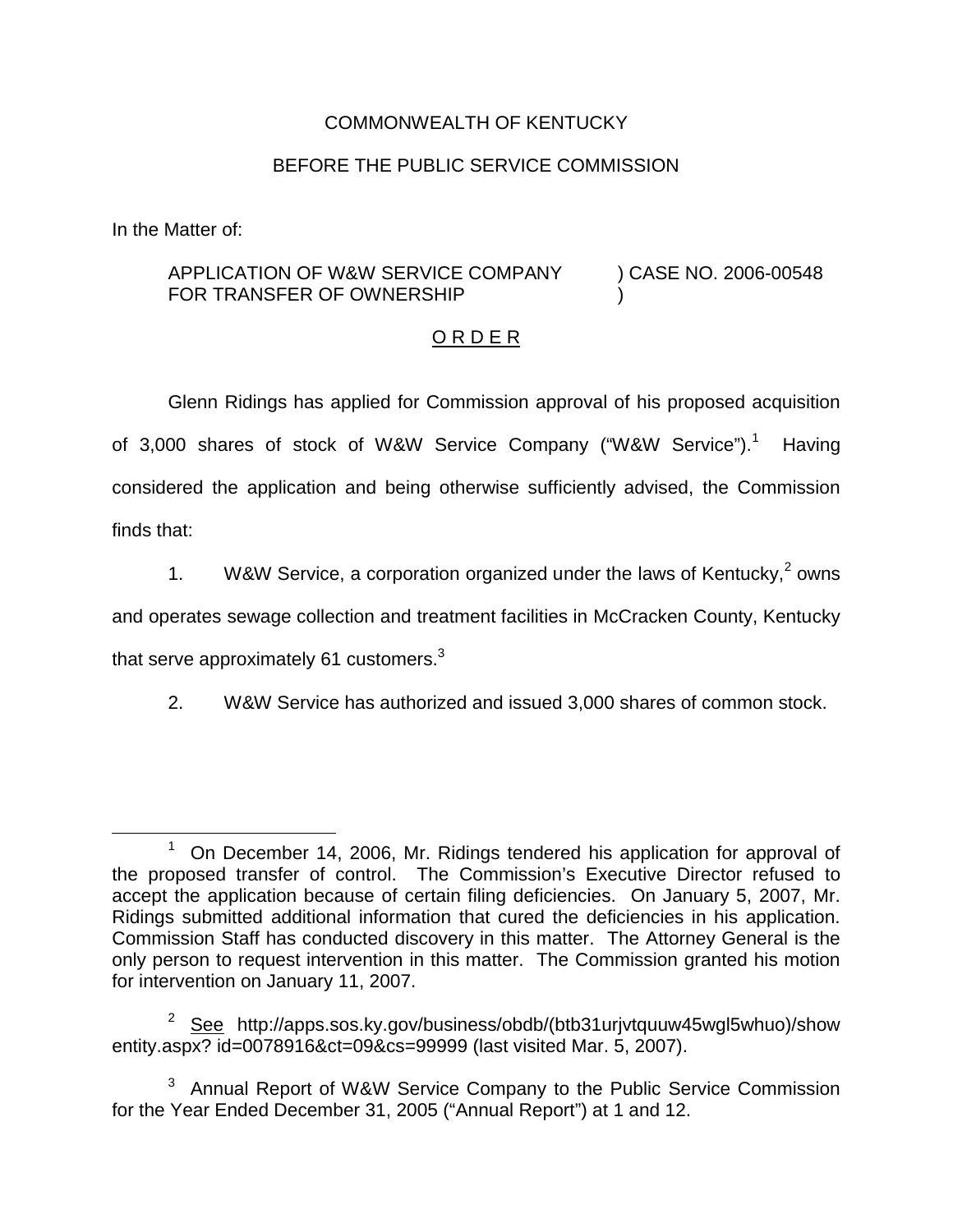3. Kenneth Wise owns all outstanding shares of W&W Service's common stock.

4. On August 1, 2006, Kenneth Wise entered into an agreement to transfer his shares of W&W Service common stock to Glenn Ridings. Mr. Wise and Mr. Ridings executed a formal agreement purporting to transfer this ownership stock of W&W Service on December 14, 2006.

5. Mr. Ridings is a certified Class I Wastewater Treatment Plant Operator.

6. Mr. Ridings has been and intends to remain as the operator of W&W Service's sewage treatment plant after approval of the proposed transfer.

7. Mr. Ridings has been employed for 17 years as a chemical operator at a chemical plant in Calvert City, Kentucky.

8. Mr. Wise has indicated that if the proposed transfer is not approved, he will not continue to be actively involved in the operation of W&W Service or take the necessary actions to ensure the continuity and reliability of adequate sewage service.

Based upon these findings, the Commission makes the following conclusions of law:

1. W&W Service is a utility that is subject to Commission jurisdiction.<sup>4</sup>

2. Mr. Wise and Mr. Ridings are "persons" for purposes of KRS Chapter 278.5

3. KRS 278.020(5) provides that "[n]o person shall acquire or transfer ownership of, or control, or the right to control, any utility under the jurisdiction of the commission . . . without prior approval by the commission."

<sup>4</sup> KRS 278.010(3)(f); KRS 278.040.

 $5$  KRS 278.010(2).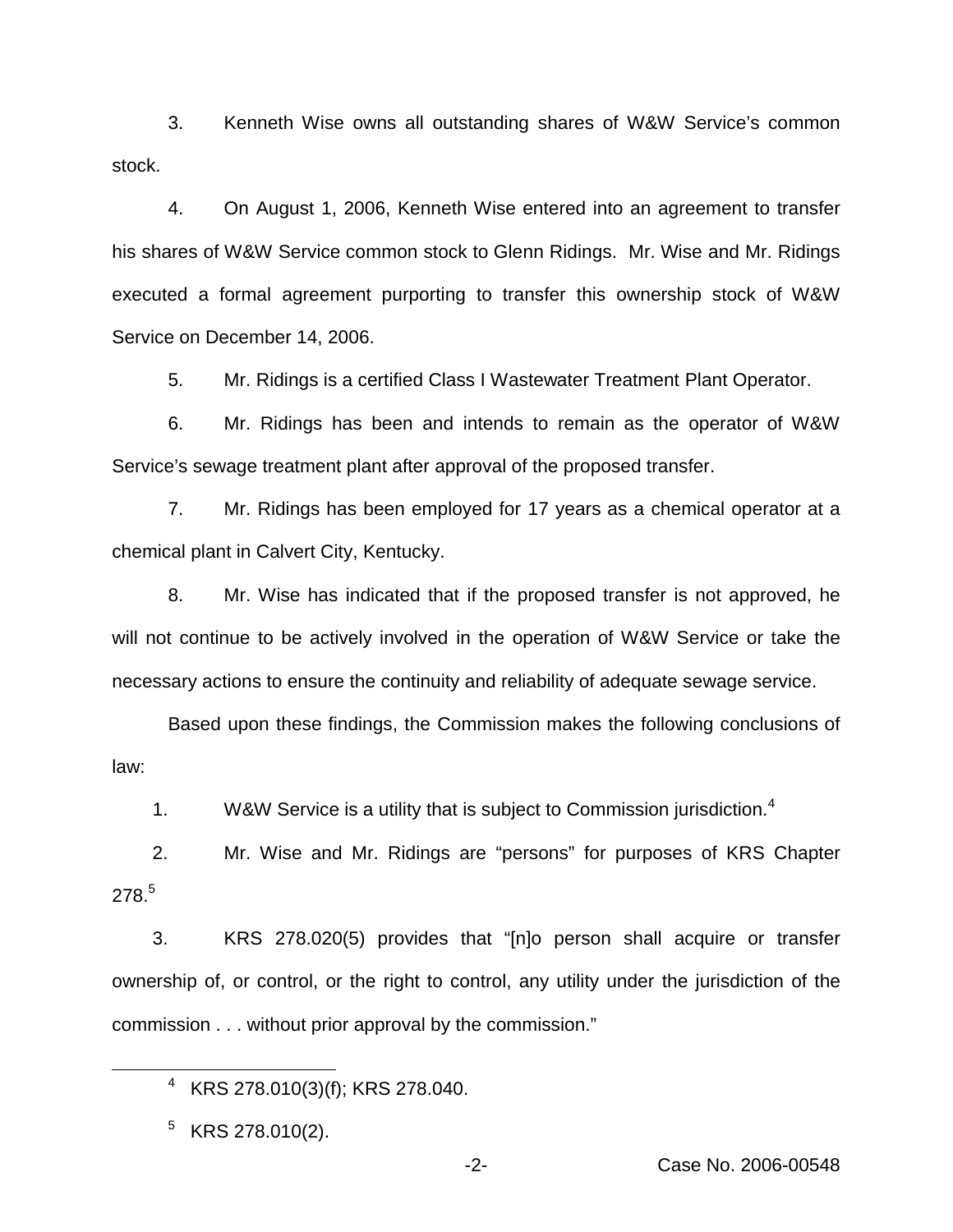4. KRS 278.020(6) provides that "[n]o individual, group, syndicate, general or limited partnership, association, corporation, joint stock company, trust, or other entity (an "acquirer"), whether or not organized under the laws of this state, shall acquire control, either directly or indirectly, of any utility furnishing utility service in this state, without having first obtained the approval of the commission."

5. The proposed transfer of W&W Service stock from Mr. Wise to Mr. Ridings constitutes a transfer for control.

6. KRS 278.020(5) and (6) require Commission approval of the proposed transfer of stock of W&W Service from Mr. Wise to Mr. Ridings before such transaction can occur or become legally effective.

7. The Commission lacks the authority to retroactively approve a transfer of control of a utility. Any purported transfer of control of a utility that occurs without Commission approval is void. The Commission, however, may prospectively approve such transfer.<sup>6</sup>

8. Mr. Ridings has the financial, technical, and managerial ability to provide reasonable service to W&W Service's current customers.

9. The proposed transfer is in accordance with law and for a proper purpose; it will, however, be consistent with the public interest only if the conditions set forth in Ordering Paragraph 1 of this Order are met.

IT IS THEREFORE ORDERED that:

1. The transfer of control of W&W Service from Kenneth C. Wise to Glenn Ridings is approved as of the date of this Order subject to the conditions below:

 $6$  The Commission assumes that the parties to the transfer agreement were aware of the statutory requirement for Commission approval of the proposed transfer and impliedly conditioned their agreement upon receiving Commission approval.